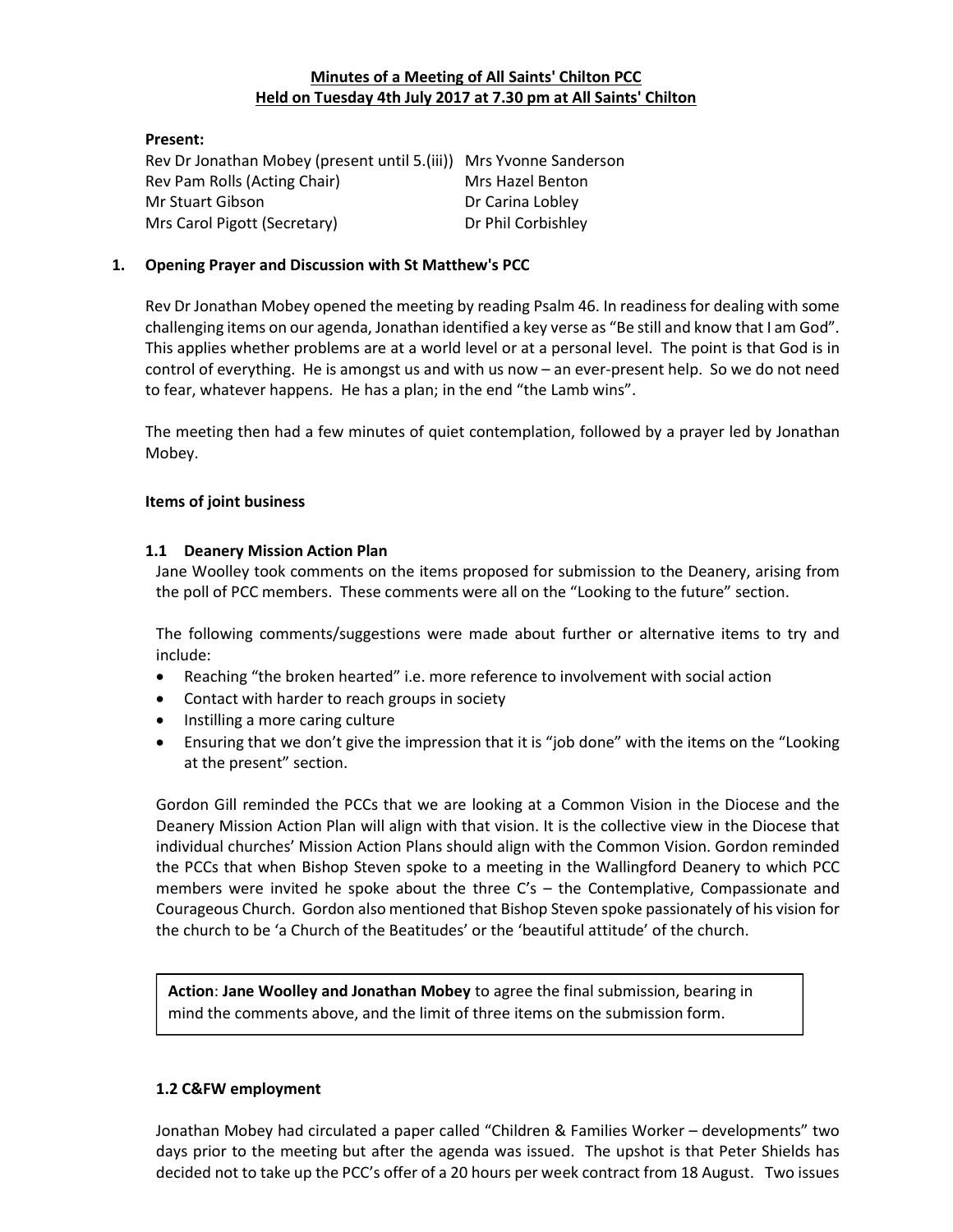arising where then considered: 1) Recruiting a new C&FW; 2) A bridging arrangement for the period 18 August until a new C&FW is able to start.

# 1.2.1 Recruiting a new C&FW

It was agreed that it is important that we recruit a new C&FW as soon as possible in order to continue Peter Shields' great work to date.

It was agreed that the earliest we would probably be able to recruit a new C&FW to start is early January 2018. This would assume advertising and shortlisting in September and then interviewing and making an offer in October. This then allows for a 1-2 month notice period with an existing employer.

The intention would be to present the proposed Job Description, Person Specification and contract to the September Combined PCC meeting for approval, and to authorise going ahead with advertising the post.

The nine members of the Joint PCC present voted on the following resolution:

| <b>Resolution</b> | To employ a new C&FW on a full time three-year contract from January<br>2018 onwards. The post could be filled by one person working 40 hours<br>per week or by two people in a jobshare splitting the hours between<br>them. |                 |  |        |             |  |  |
|-------------------|-------------------------------------------------------------------------------------------------------------------------------------------------------------------------------------------------------------------------------|-----------------|--|--------|-------------|--|--|
| <b>Proposed</b>   | Chair                                                                                                                                                                                                                         | <b>Seconded</b> |  | Passed | Unanimously |  |  |

Becca Lewis suggested that being open to a job share arrangement might widen the pool of applicants. Gordon Gill spoke about the two new licensed Chaplains working in Harwell parish on GWP and eventually on Valley Park – these are a job share, each working part-time. One of these chaplains is an Anglican who currently is training at Wycliffe Hall to be a Lay Pioneer in the Anglican Church. The part-time post is helping fund her studies. It would be worth approaching Wycliffe Hall to see if there are trainees in youth ministry, who need to work part time to help fund their place. Pam Rolls noted that Oxford Youth Works is closing down in the autumn and so some staff from there might be interested.

The following actions were also agreed:

Action: Employment sub-committee to be responsible for the following tasks:

- Oversee the recruitment process;
- Undertake an "exit interview" with Peter Shields and, in the light of his feedback, review the current Job Description and Person Specification and any implications for workload and for staff-related processes.
- Consider a suggestion to seek feedback from the community members in contact with the church (e.g. Fledgelings parents) about what qualities they particularly value in a C&FW, as an input into the review of the job description.
- Consider in more detail whether a jobshare arrangement could work and how it would be managed.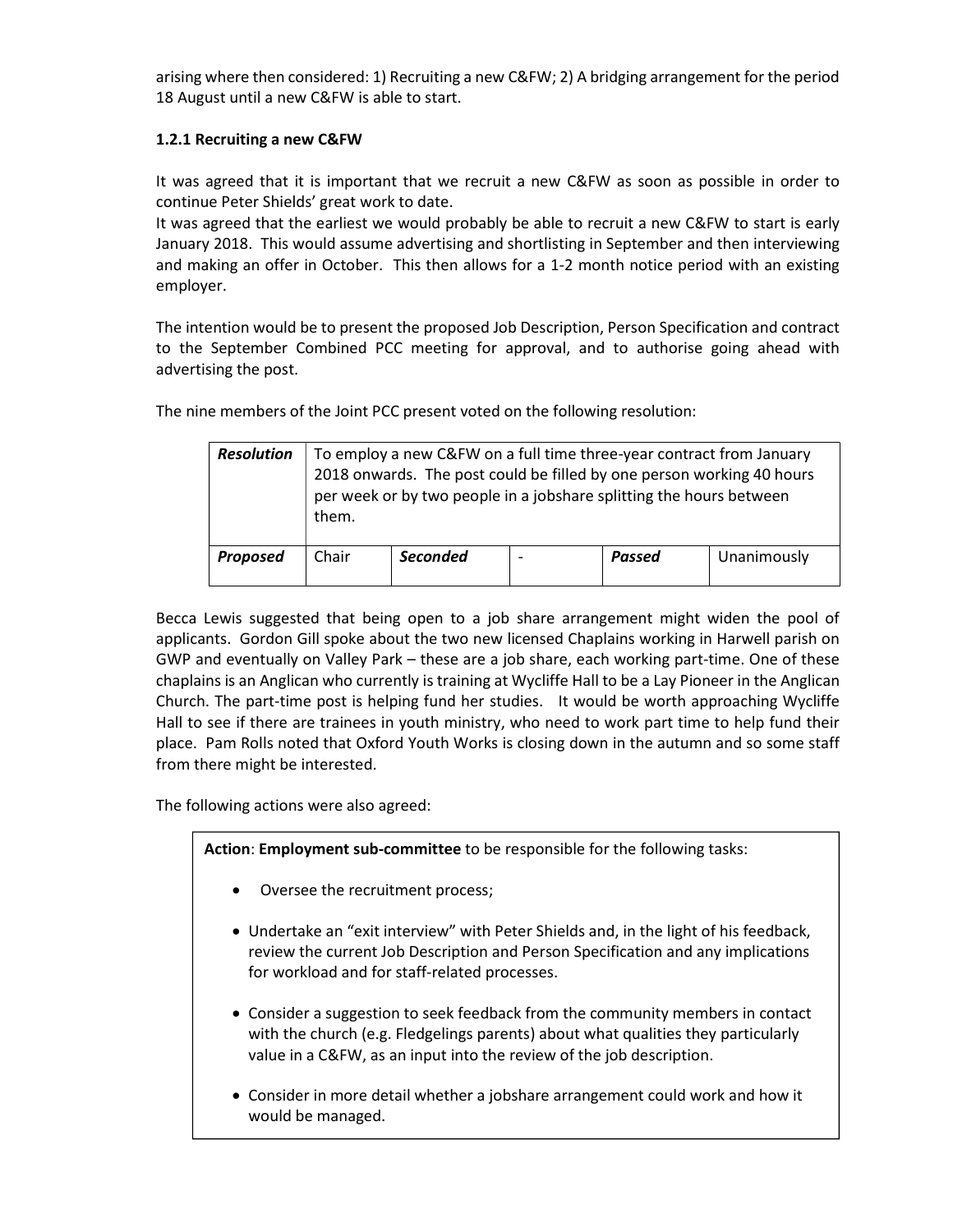It was acknowledged that the Employment sub-committee has already been tasked with reviewing HR processes and documentation to ensure that the PCC is at least compliant with employment legislation. It was agreed that this work would need to be completed by the time that the new C&FW starts, if not before. It was noted that the Employment sub-committee could co-opt additional members if it needed to e.g. to help with specific tasks.

# 1.2.1 A bridging arrangement for the period 18 August until a new C&FW is able to start

The paper that Jonathan Mobey had circulated proposed that Peter Shields be employed on a 'sessional' basis to cover the period 18 August until a new C&FW starts. Jonathan reported that Peter appears amenable to this. Some PCC members expressed reservations about such an arrangement, though. This was on the grounds a) that it would be unfair to those who give time voluntarily on a 'sessional' basis and b) that the C&FW position is a role with oversight and accountability, not just about running sessions.

A PCC member proposed an alternative – that of simply offering Peter a new 20 hour per week contract from 18 August to 31 December i.e. effectively an extension of the current arrangement.

Jonathan Mobey expressed concern that if Peter Shields turned this down, we might be unable to run Fledgelings, Kids Church, YF, etc. resulting in a faltering of the good work to date in these areas.

There was then some discussion as to whether in that case we should then be prepared to offer Peter Shields one or more alternatives if he turned this offer down e.g. a 10 hours per week contract or employment on a 'sessional' basis. The consensus was that we should only offer Peter a new 20 hour per week contract from 18 August to 31 December and no other arrangement, and that we would have to suffer the consequences if this offer were declined.

Following a straw poll of Combined PCC members to guide their decision-making, the nine members of the Joint PCC present voted on the following resolution:

|          | <b>Resolution</b>   To offer Peter Shields a new 20 hour per week contract for the period 18<br>August to 31 December 2017. |                 |  |        |             |  |  |
|----------|-----------------------------------------------------------------------------------------------------------------------------|-----------------|--|--------|-------------|--|--|
| Proposed | Chair                                                                                                                       | <b>Seconded</b> |  | Passed | Unanimously |  |  |

The following action was also agreed:

Action: Jonathan Mobey to meet with Peter to present to him the above offer on behalf of the PCC. A member of the Employment sub-group is also to be present at this meeting.

It was concluded that it is impossible to say at this stage what Peter and Melanie Shields' future plans would be once Peter's contract ends as regards continuing to worship in the Benefice, or being involved in its children's ministry in a voluntary capacity. It was acknowledged that this could have an impact on an incoming C&FW and that this would need to be handled carefully.

## 1.3 Future dates

The following future dates were noted: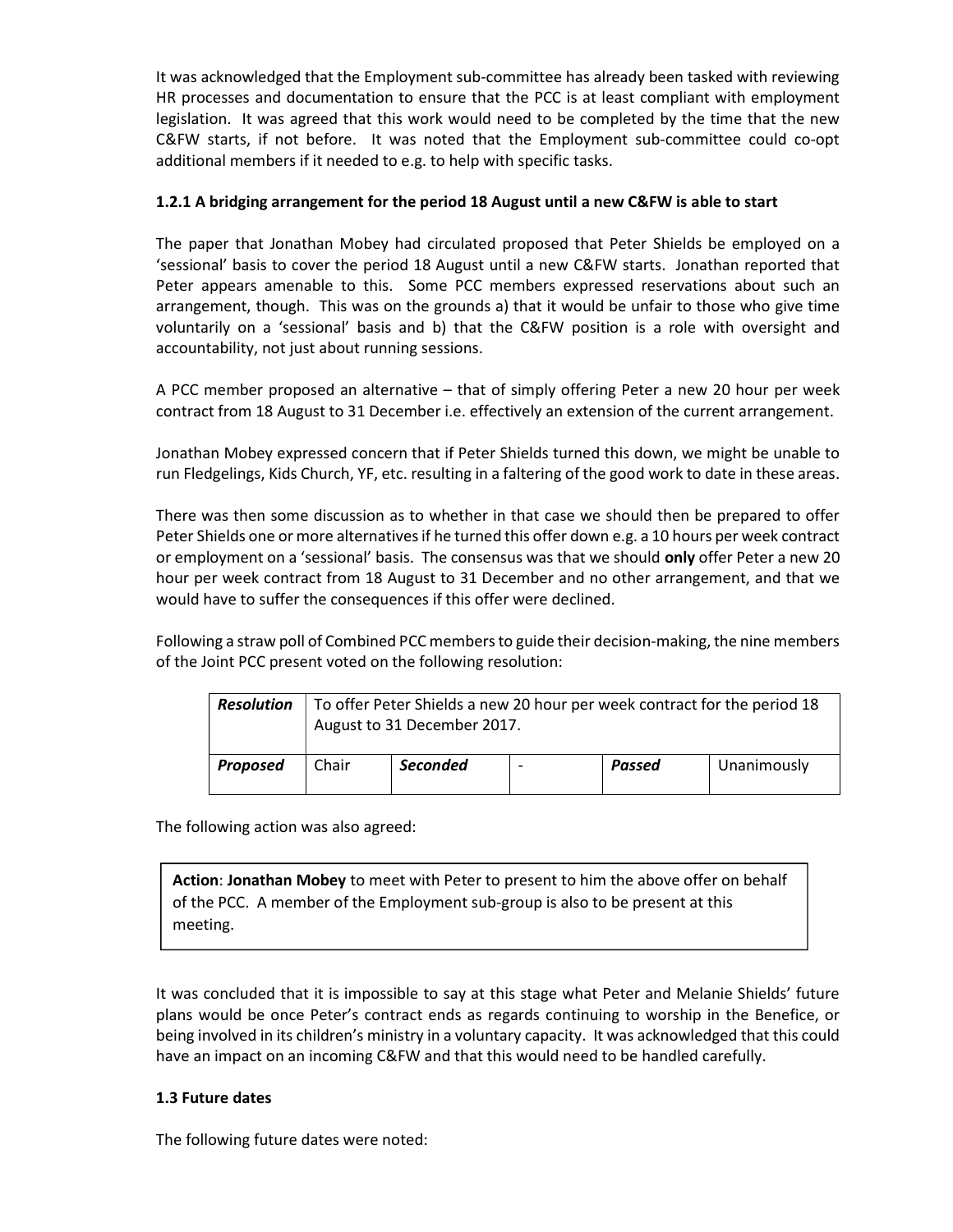- Thursday 13 July: Churchwardens' commissioning service, Faringdon
- Monday 14 Friday 18 August: Holiday Club, Harwell School
- Sunday 17 September: Deanery Confirmation service, 4pm, St Matthew's/other venue (PCC permitting)
- Sunday 1 October: Commissioning service for Jan Radford, 6.15pm, All Saints' (PCCs permitting)

## 1.4 Proposed evening service amendments arising

Jonathan Mobey explained the proposed amendments to evening service arrangements on 17 September and 1 October associated with the Deanery Confirmation service and the commissioning service for Jan Radford respectively. Frances Taylor and Pam Rolls both suggested that arrangements should be made to offer regular attendees of St Matthew's evening service a lift to Chilton on 1 October – especially as it is Harvest Sunday.

The proposed service amendments were voted on by individual PCCs later in the meeting – see item 9.

### 1.5 World Missions budget distribution proposal

The proposal was discussed. PCC members raised queries about the following aspects:

- What is Christian Solidarity Worldwide? Carina Lobley (All Saints', Chilton) from the World Missions Group answered this.
- $\bullet$  If we should be supporting the Christian environmental charity, **A Rocha** isn't tackling poverty a greater priority? Carina Lobley explained that the World Mission Group's strategy is to support each of the Five Marks of Mission, one of which is "to strive to safeguard the integrity of creation, and sustain and renew the life of the earth". Carina also clarified that the World Missions Group will review the proposal to donate to A Rocha following their forthcoming presentation at a Sunday morning service. Carina invited PCC members to give the World Missions Group their thoughts about A Rocha after their presentation and promised that any comments would be taken into account by the Group. Carina also explained that the Group's strategy is to provide long term support to individual missionaries, whereas there is more scope to alter each year the larger mission-related organisations we support. So we could support A Rocha for a year and re-think this next year.
- Whether Mission Aviation Partners is really an airline rather than a mission-related organisation. Jonathan Mobey confirmed that they fly missionaries to remote locations, so they are a mission-related organisation.

Jonathan Mobey commented that the World Missions Group had thought long and hard about who to support financially. Jonathan suggested that the PCCs should generally accept the recommendations of the Group and that anyone who feels strongly on the subject should join the Group and influence it from within.

The budget distribution proposal was voted on by individual PCCs later in the meeting – see item 5(ii).

(The above section was minuted by Jane Woolley)

### 2. Apologies for Absence

Apologies had been received from Alex Reich, Jan Radford, John Pigott, Helen Brook, Steve Hale and Liz Morris.

3. Minutes of the Last Meeting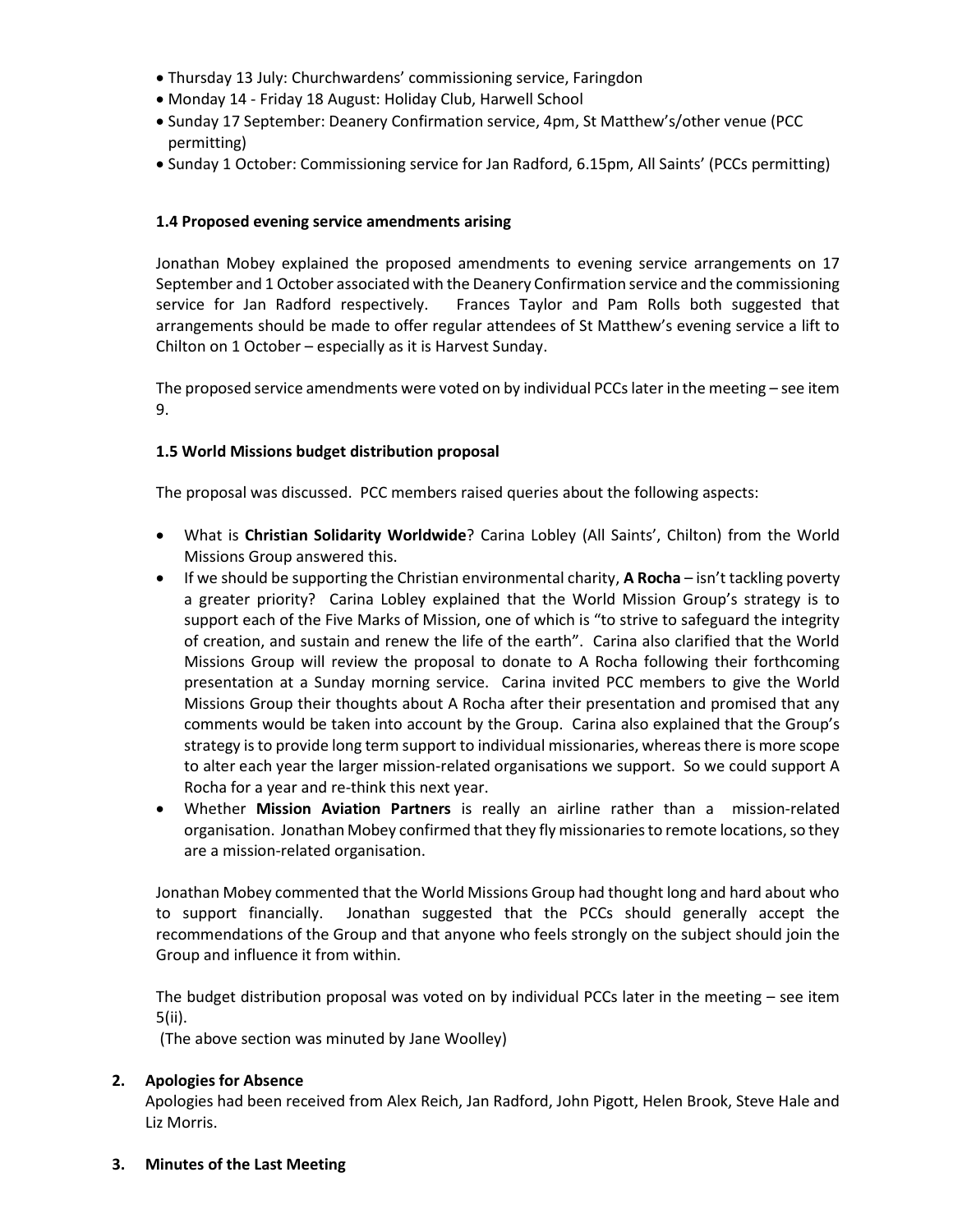These were accepted as a true record and duly signed.

# 4. Matters Arising from the Minutes

(i) Bell-ringing policy – In order to facilitate setting up the Sound and Vision equipment, and also preparing the upper room for Pebbles, and organising music for the services, it was proposed that; Bell-ringing should start at 8.50 am, and finish at 9.10 am. Proposed Phil Corbishley, seconded Yvonne Sanderson, and passed unanimously.

The secretary would write to the ringing team, to pass on this decision.

- (ii) Sound and Vision problems and Training Some problems could be alleviated if the lap-top was switched on early, in the vestry. Stuart was prepared to provide some training, possibly over more than one session. The first would be on Sunday  $9<sup>th</sup>$  July, following the morning service. Phil would take notes, and produce a single page flow-chart, which the Rector would arrange to be laminated. Secretary would email those concerned.
- (iii) Health and Safety Representative Carina had just spoken with Hazel Connolly, who fulfils this role at St Matthew's about this, and would take on this task for All Saints', liaising with Hazel. PCC were thankful to her.
- (iv) Ride and Stride Representative Yvonne was prepared to take this on. Audrey Slater usually provides a welcoming presence in the churchyard on the day of the Stride and Ride event, and Hazel offered to share this role this year. (Subsequently, she discovered a clash of commitments, so apologised that she would be unable to.)
- (v) Sale of Pew There had been no further progress on this. Andrew Hayes would contact Alex Reich regarding a faculty, should the prospective purchaser decide to proceed
- (vi) Clock Maintenance Liz had spoken with Mrs Gill Benn, and it seems that David had intended to write up instructions for maintaining the clock, as he intended to retire from maintaining it shortly. Sadly, his death had occurred before he was able to produce these notes. Stuart had had a little experience of maintaining the clock with David, and John Pigott had recently adjusted the time (in the spell of hot weather), following instructions from Jonathan Benn. PCC agreed to monitor the situation, and contact the Cumbria Clock Company (known by Stuart), when it became necessary to use professional help.
- (vii) Peal Board Stuart circulated the 2 designs, one (donated) to commemorate Mr Alec Samler, and the second (funded by the Restoration Fund) to commemorate the  $1<sup>st</sup>$  Peal. They would be mounted on the East wall of the organ loft, above the curtain.

# 5. Committee Reports

(i) Finance  $-$  Stuart provided full accounts for the first 6 months of the year.

Stuart explained that giving was under-budget for the half-year, and following the 6-month review we are already looking at a deficit of £5,000 to £6,000.

PCC had budgeted assuming we could have a "holiday" from the Parish Share rise, i.e. that we could pay the same amount for 2017 as in 2016, and had agreed to review the situation after six months to try and pay an additional payment of around £950 to bring us in line with the required increase of 4%.

We are now being put under significant pressure from the deanery to pay this 4% this year or take out a loan either internally or from another PCC in the deanery.

The deanery treasurer has offered to come and talk to Stuart and Peter Barclay-Watt (Treasurer for St Matthew's), or indeed the PCCs.

A major, unusual cost of nearly £2,000 had been for the tree surgery this year. (Large chestnut trees with honey fungus had to be felled.)

Pam asked if this would be an allowable use of money in the Hall Fund. It was proposed that; Funds from the Hall Fund should be withdrawn to pay for the recent Tree Surgery. Proposed by Rev Pam Rolls, seconded Mrs Hazel Benton, and carried unanimously.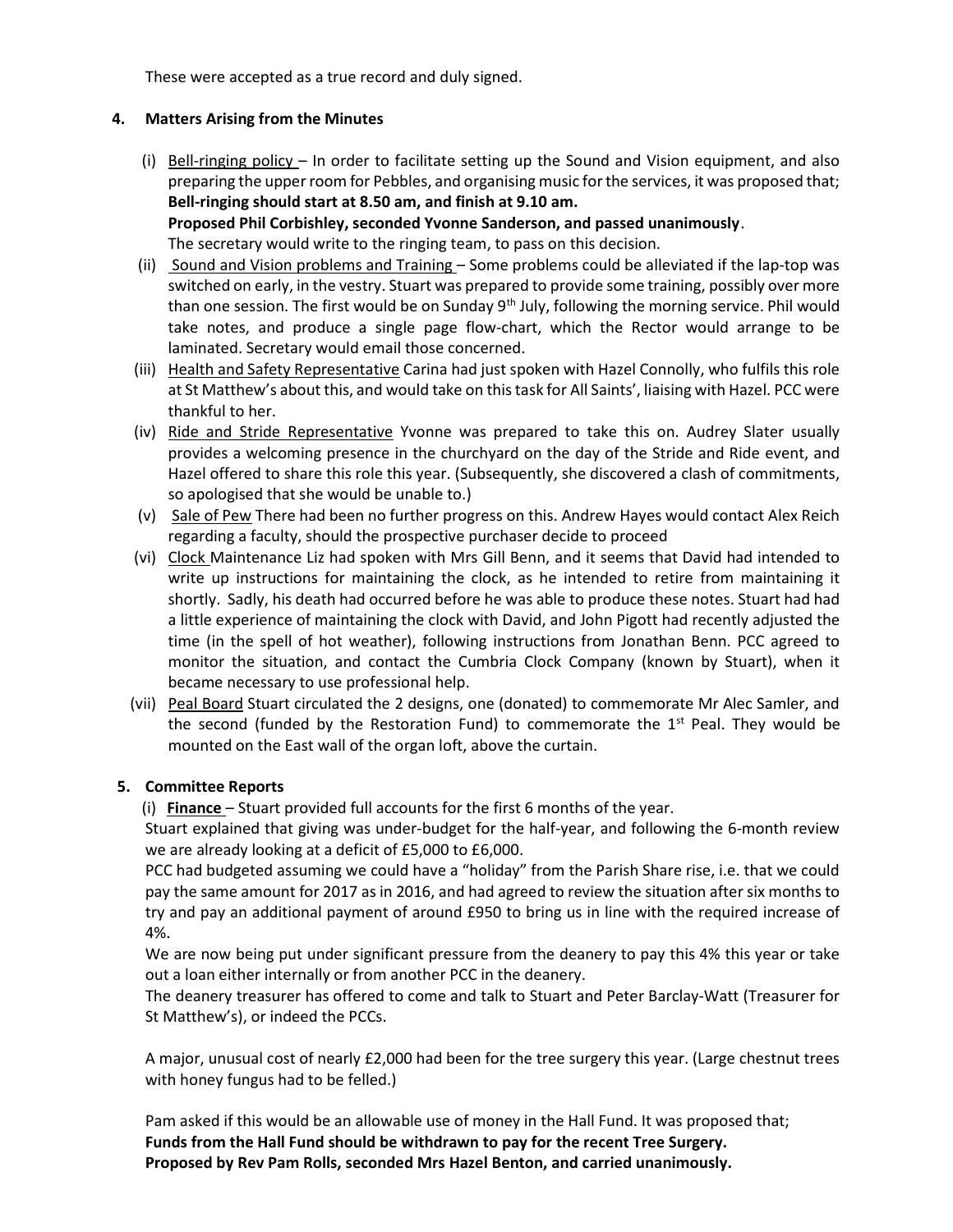It must be noted that this proposal will still leave a significant hole in our finances. Therefore, it is more likely that we will be cutting the Parish Share and/or the Missions payments and not increasing the Parish Share payments.

There was still over £7,000 outstanding to cover the cost of the path. The legacy fund started when £10,000 was given some years ago, to pay for the fabric of the church. Some had been used to repair the East window. Pam asked if some of this could be used for the path deficit. This could be a possibility, which could be looked into towards the end of the year, but this would still not balance our income and expenditure. We should still be left with a deficit budget.

(ii) Missions Budget This paper had been presented and discussed at the "combined" section of this meeting (see above). The proposal was put: -

# PCC accepts the Missions Budget for All Saints', as presented in the World Missions Budget paper.

## Proposed by Carina Lobley, seconded Yvonne Sanderson, and carried with one abstention.

Pam thanked Stuart for his report on Finances, and Carina (and Helen) for the work on the Missions budget.

The Rector left the meeting at this point, to attend St Matthew's PCC.

- (iii) Fabric Andrew Hayes had been unable to circulate his usual full report, due to disruption of telephone/internet supply. However, he had kindly produced paper copies for PCC of his Fabric "Snapshot" which was circulated. Main points to be dealt with are
	- a) West Wall. Pam (and Liz Morris) have both done copious amounts of work, looking into deeds, etc. in attempts to verify ownership. Pam will also shortly be pursuing another line of enquiry. The PCC members present did not believe the wall to belong to us, but also do not want harm to come to persons or objects in the vicinity, should the wall fail. Meanwhile, the suggestion was made that we could erect a temporary fence within the churchyard, and close to the wall, as a safeguard against falling masonry.
	- b) Approval to Plant a Red Hawthorn in place of the felled chestnuts. This is a donation from the Benn family, in memory of David. PCC approved.
	- c) Chair Trial The Archdeacon's Certificate for the testing of the seats, for the use of the lessable, will soon expire. Andrew requested notices be given in services, and in the news sheet, asking people to try them out for comfort, while there is still an opportunity to do so. PCC agreed this should be done, with feedback given to Alex Reich. A decision would be taken at the next PCC.

## 6. Review of Prayer Spaces

The Prayer Space event this year had been held in All Saints' church itself, the week before this meeting. There had been some positive feedback, and Pam had hopes of a Prayer Space event being held in a secular location, locally, near to Christmas. We could also use the church again next year, possibly during school holidays. Carol suggested using bunting outside for the duration of the event, to encourage more passers-by to come in and investigate.

## 7. Sunday Morning Provision for over 6yrs old

 (For information) The Senior Leadership team (SLT) were considering using the new room in Chilton Hall for the younger children, now some are of school age. It was thought that they could use this room as one group, but split into two smaller groups within the room, for their activity sessions.

## 8. Services at All Saints'